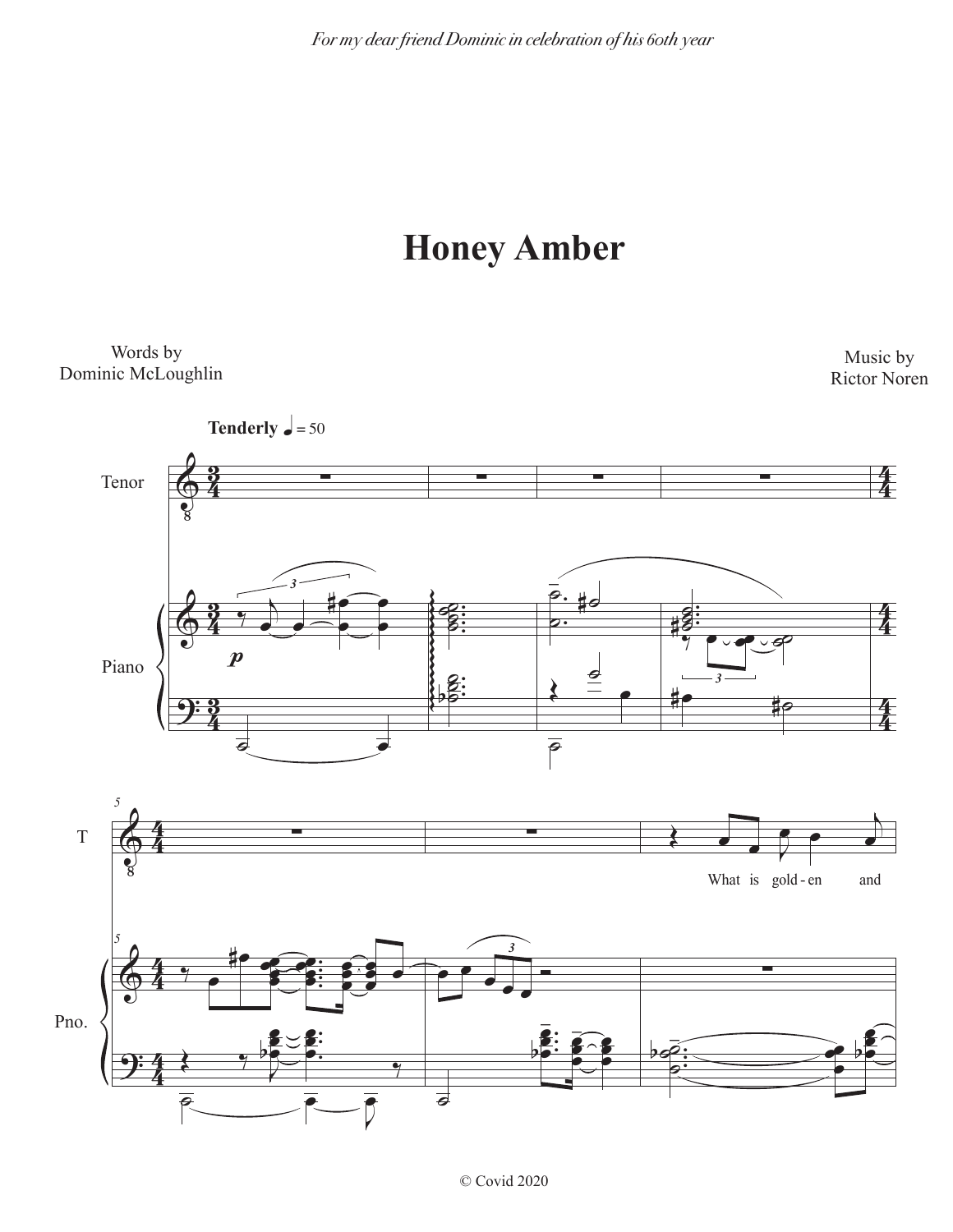



f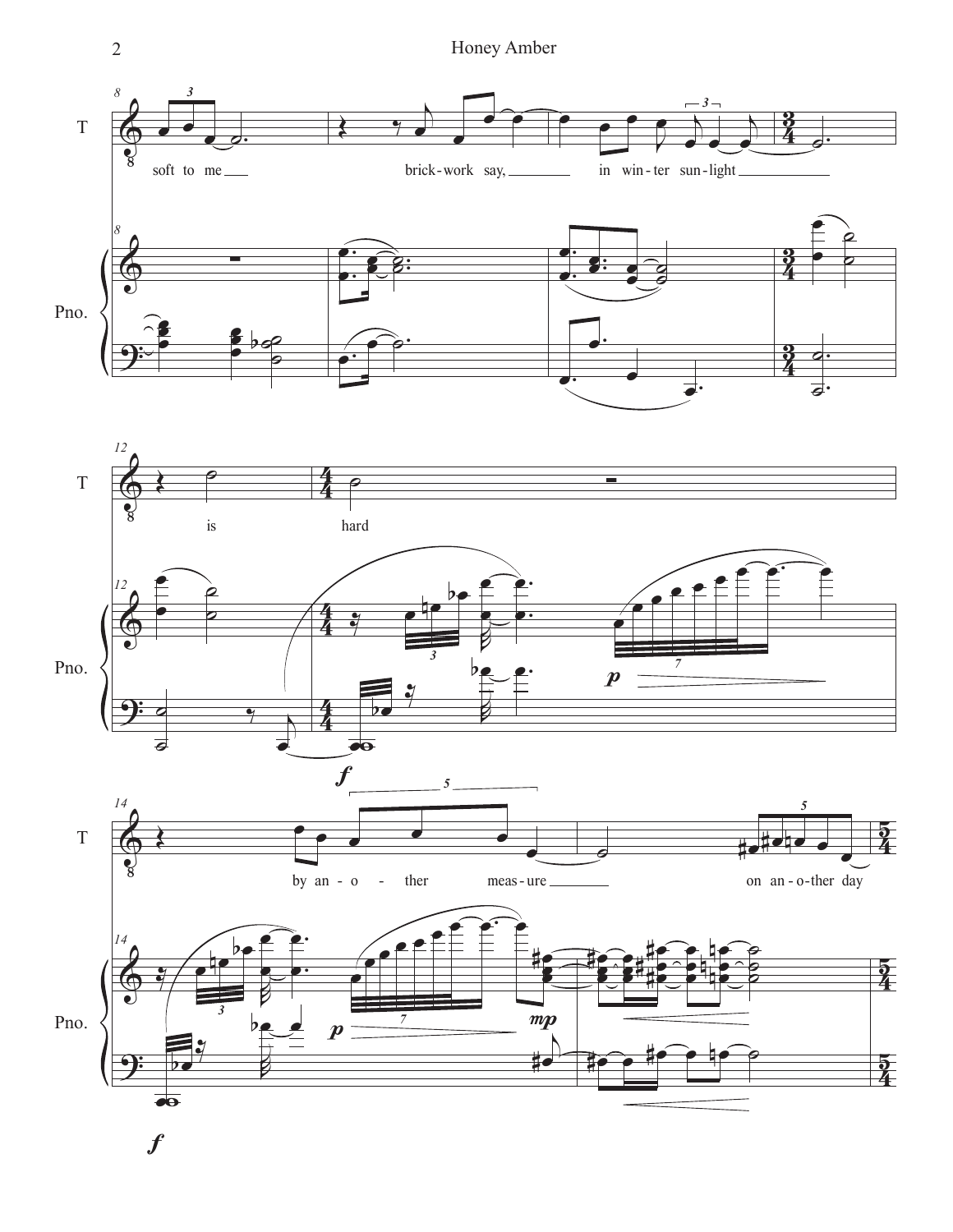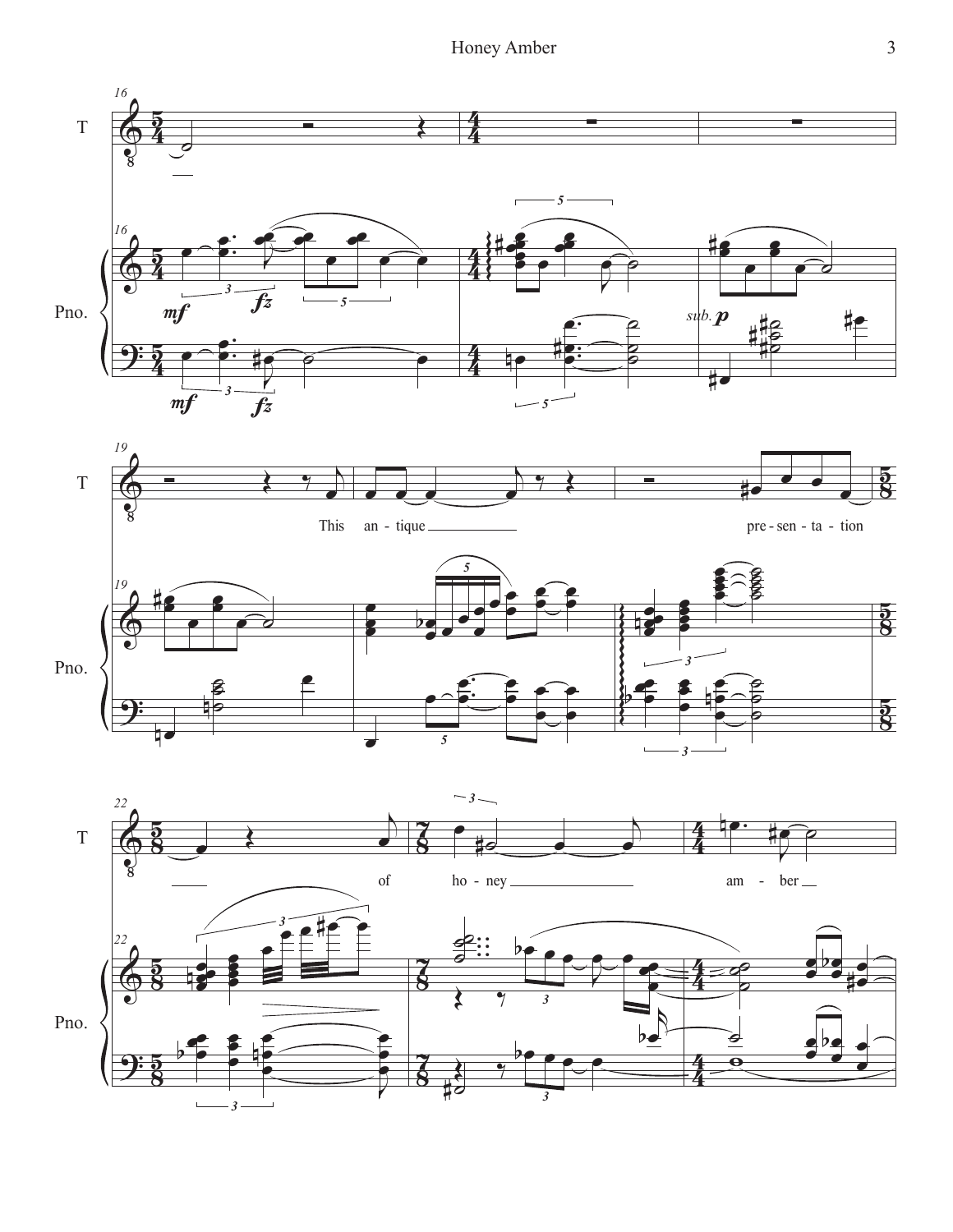





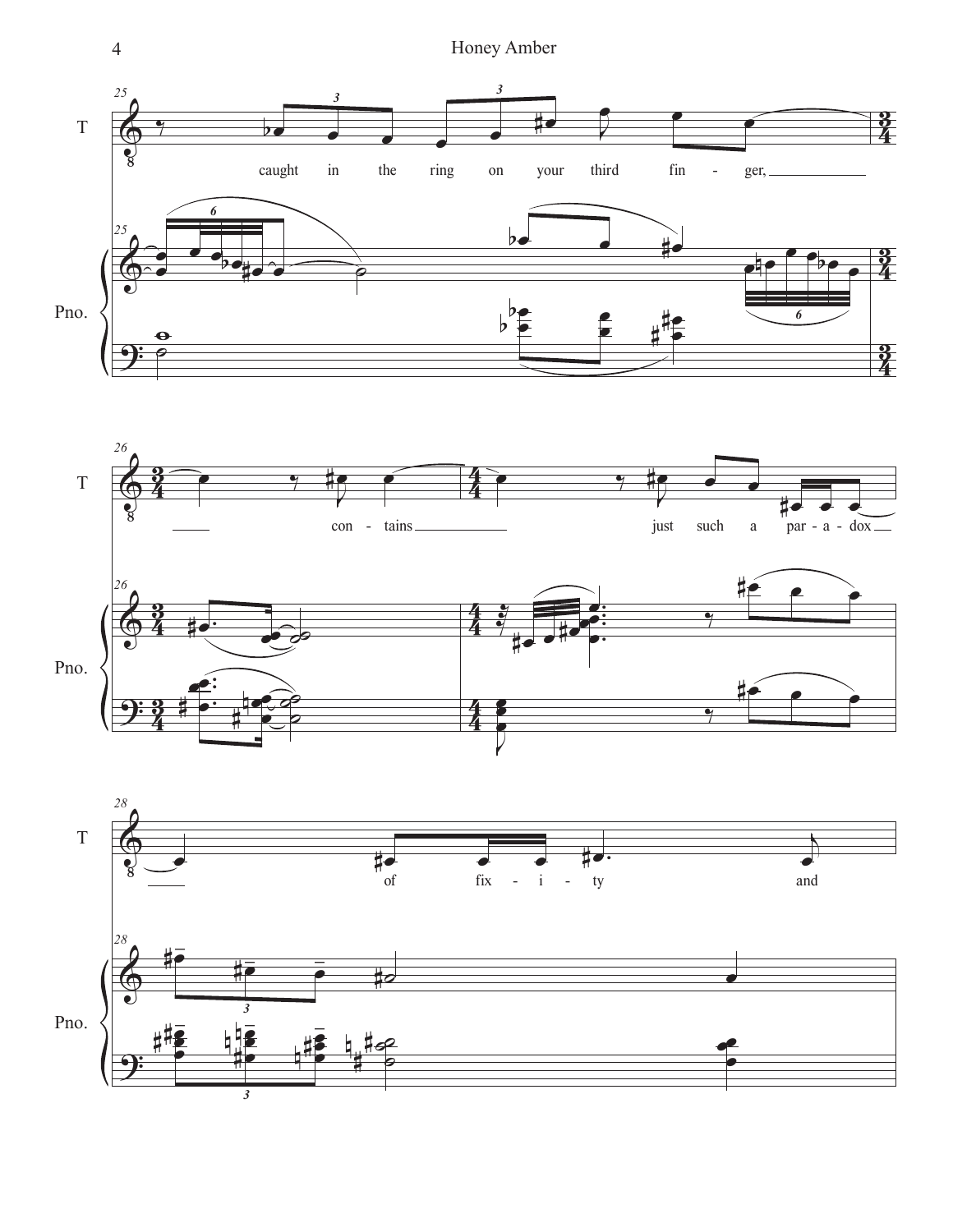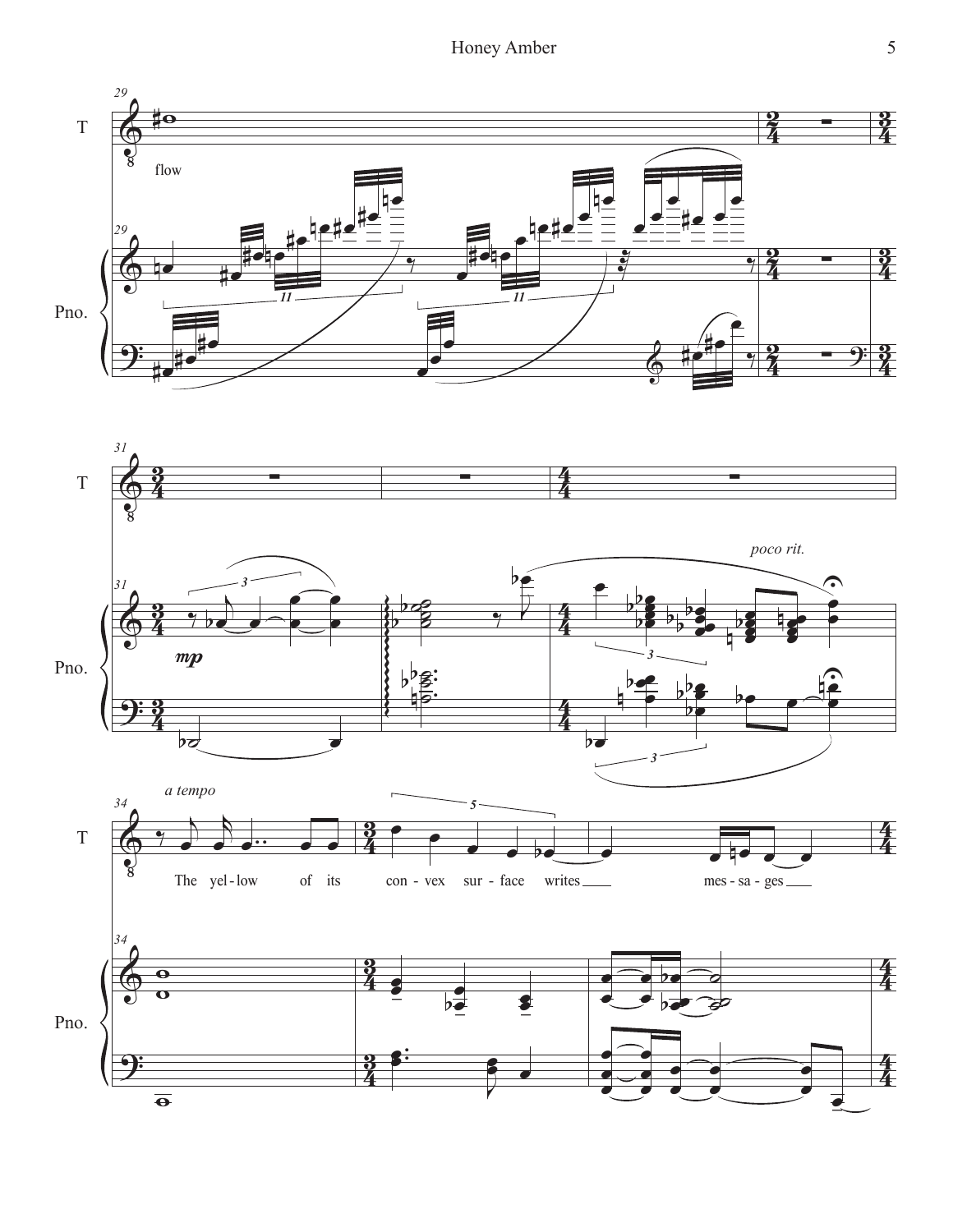



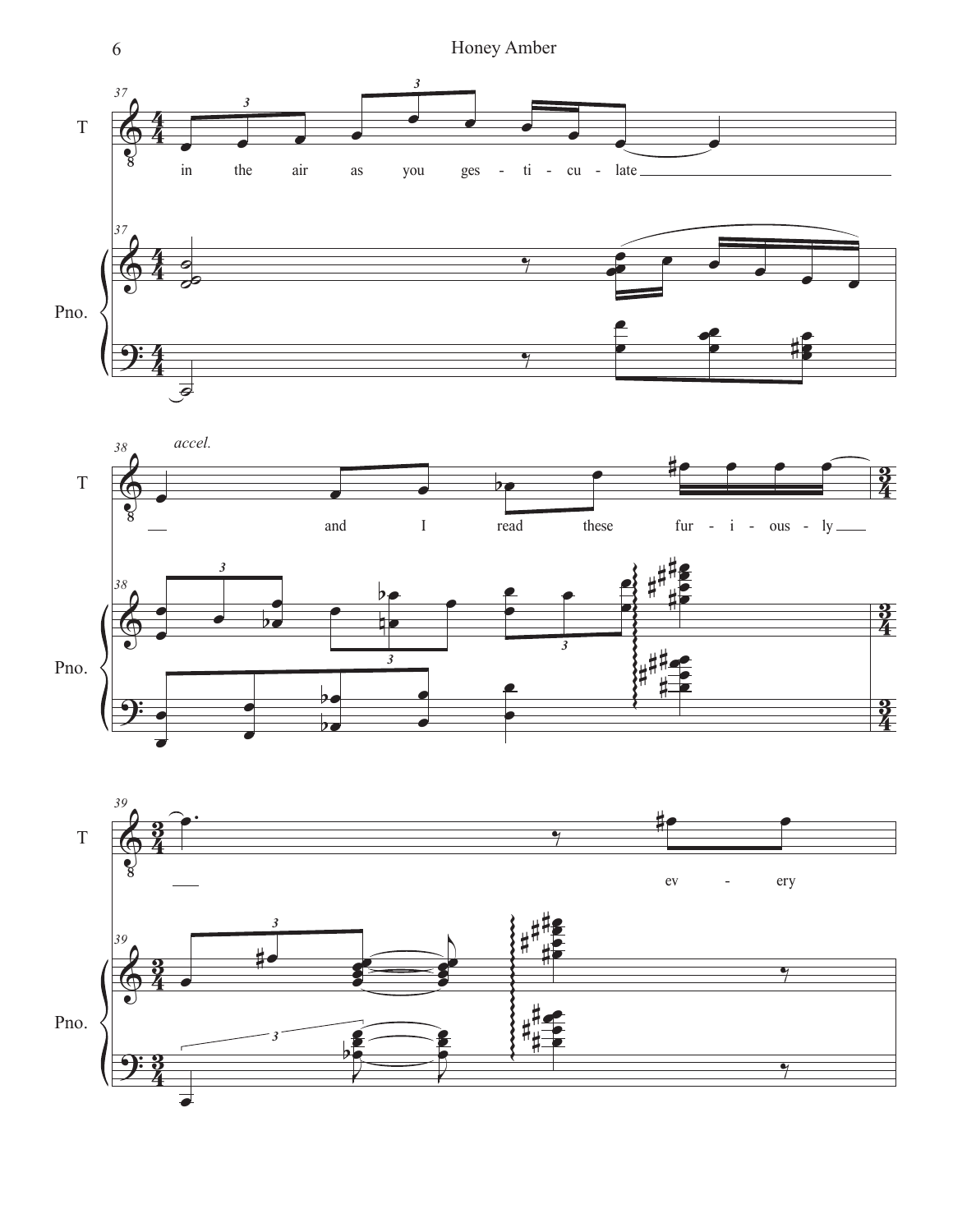